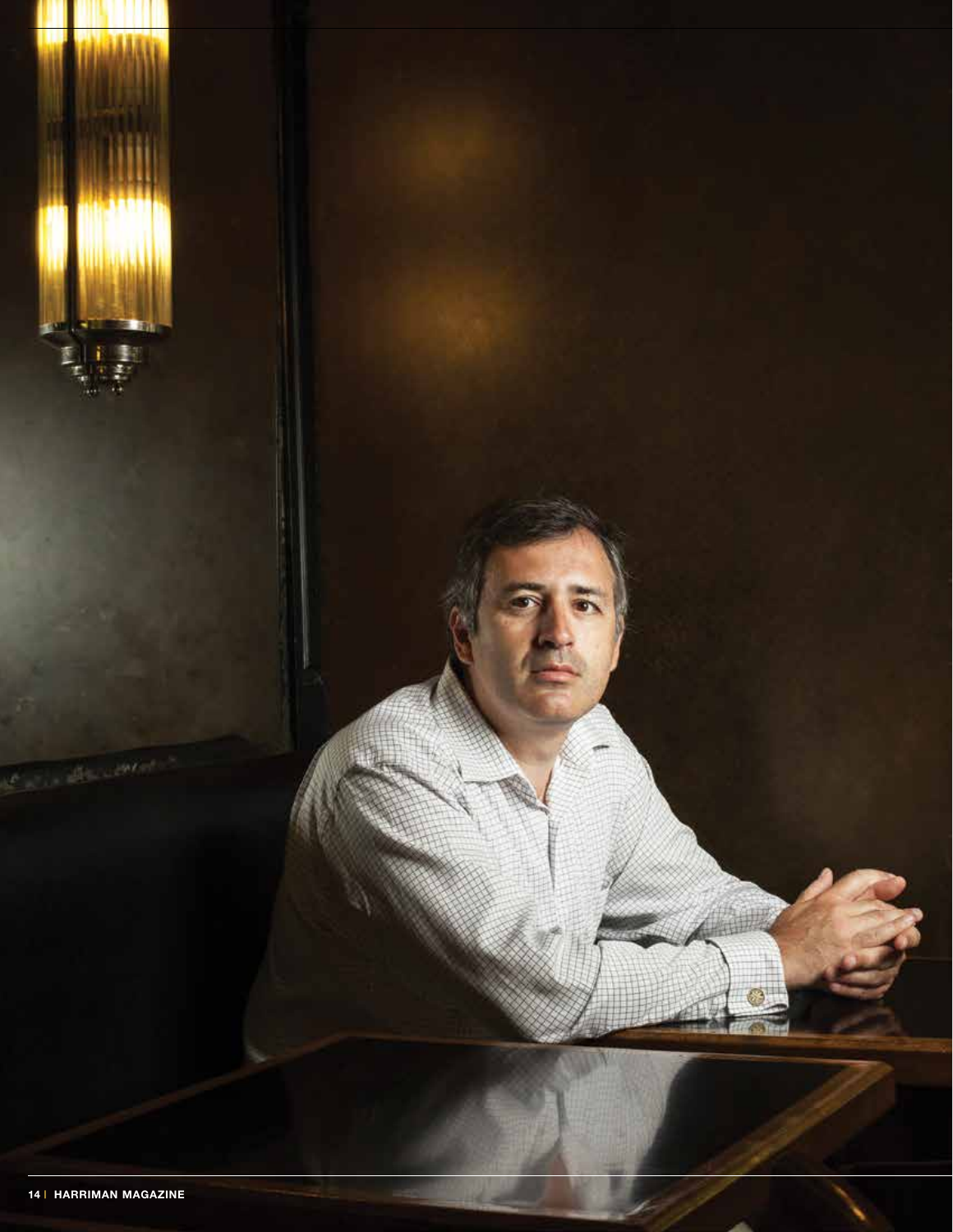

Photo by Franck Ferville/Agence VU/Aurora Photos

## The Russian Economist on his Career, his Involvement on the Khodorkovsky Panel, and his Decision to Leave Russia

In late April 2013, members of the Investigative Committee of the Russian Federation arrived unannounced at the office of the economist Sergei Guriev, then rector of the New Economic School (NES), with a search warrant, and seized the previous five years of his e-mail—45 gigabytes worth of correspondence. For two months, Guriev had cooperated with the Committee as it repeatedly contacted and interrogated him as a "witness" in the original case against Mikhail Khodorkovsky, the imprisoned chair and CEO of the now-defunct Yukos Oil Company (in a surprising turn of events, Khodorkovsky was pardoned and released by President Vladimir Putin on December 20, 2013,

three-and-a-half months after my interview with Guriev). The day his e-mail was confiscated, he understood that he was not just a "witness" but, rather, a suspect.

Guriev, a prominent public intellectual who had advised the Medvedev administration, became involved with the Khodorkovsky affair in early 2011, after President Medvedev's Human Rights Council asked him to prepare an evaluation about the validity of the second round of government charges against the oil tycoon and his partner Platon Lebedev. This request, Guriev says, was driven by public opinion. "Everybody was outraged because the second case was obviously fab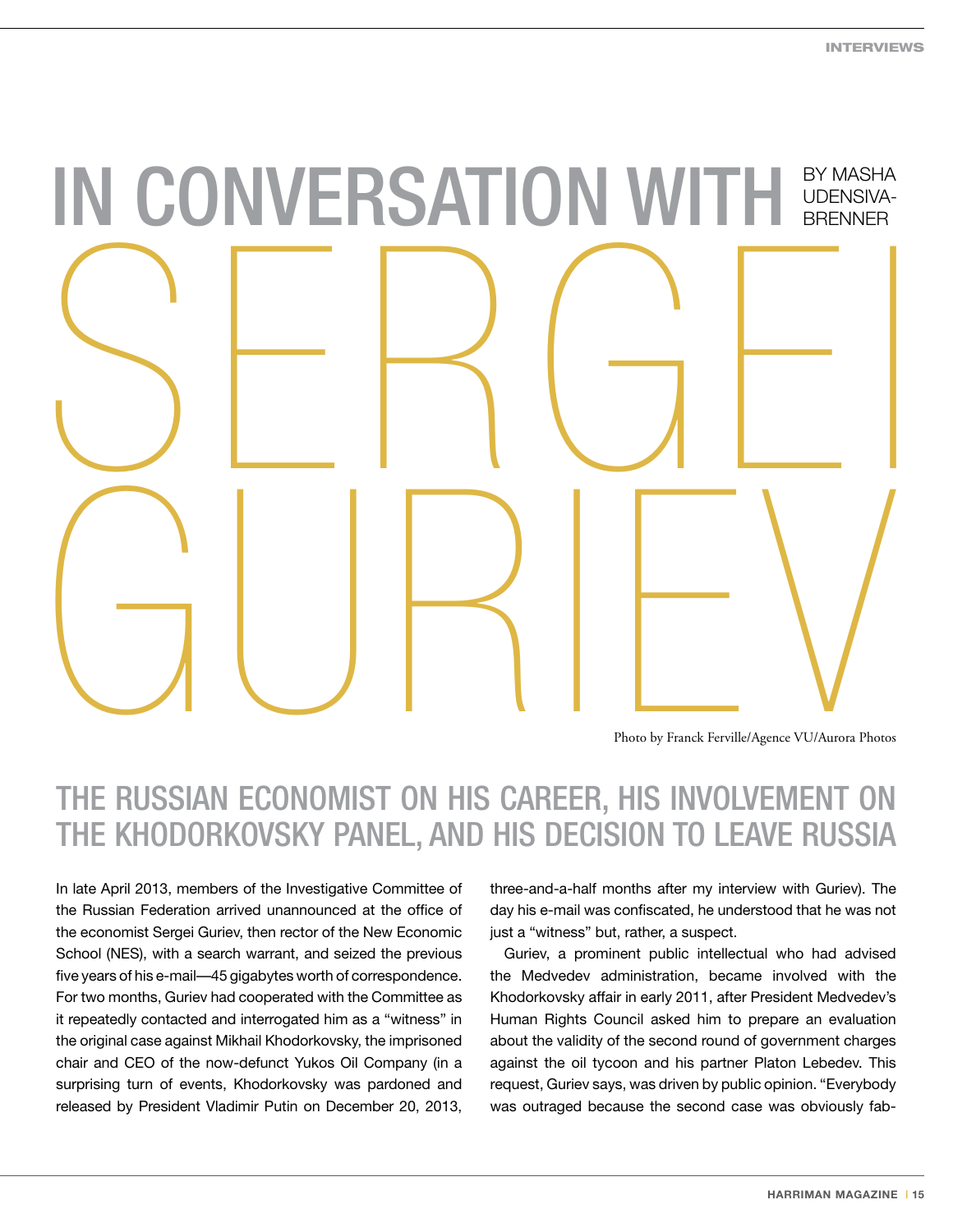ricated." Guriev participated as one of nine independent experts who did not know each other's identities. They presented their findings during a press conference in December, where each expert concluded that the evidence used to charge Khodorkovsky was insubstantial. The court and the prosecutors in the case dismissed the evaluations, says Guriev, and nothing changed for Khodorkovsky. Though this was traditionally a sensitive topic for the Russian government, the experts faced no consequences, and the matter was forgotten.

However, once Vladimir Putin returned to the presidency in May 2012, the spokesman of the Investigative Committee announced plans to assess the experts' "independence and objectivity." Starting that fall, the panel members were investigated one by one. In April, Guriev realized the severity of the situation. He bought a one-way ticket to Paris, where his wife and children were already living, and left Moscow for good. In late May, he resigned from his public positions.

Though he was an open critic of the Russian government, Guriev was also its eager adviser—a man who used his influential status to better his country. He had managed to do what seemed impossible in Russia: during the nine years he was rector, NES became a private, competitive, independent, and internationally renowned institution with its own endowment during a time when such institutions did not exist.<sup>1</sup>

I spoke with Guriev over Skype on September 4, 2013, four days before the mayoral election in Moscow.

"In 2011, I had known there was a risk, but I also knew that it's very hard to say no when the president asks you to speak about something within your professional domain." —Sergei Guriev

**Masha Udensiva-Brenner:** Let's rewind a couple of years. How did you end up on the Khodorkovsky panel in 2011, and did you perceive any risks at the time?

**Sergei Guriev:** From what we now know, they had asked quite a few people to participate, and many said no. In my case, it was very simple; I got an e-mail from Tamara Morschakova [former deputy chair of the Constitutional Court of the Russian Federation] and Mikhail Fedotov [chair of the Council for Human Rights] inviting me to prepare an evaluation. And so I did. I didn't know who else was on the panel, I didn't know anything about the implications, but I was asked to prepare my opinion. I read hundreds and hundreds of pages of documents; they are still on the web, so everybody can do the same. Then I wrote an evaluation. At some point Tamara Morschakova gave me further questions, and I answered those as well. And that was it. Then, in December 2011, there was a press conference presenting nine such evaluations; I was one of these nine experts. Out of nine people three were foreigners and six were Russians.

In 2011, I had known there was a risk, but I also knew that it's very hard to say no when the president asks you to speak about something within your professional domain. It's very hard to say no because I am a professional, I am an economist who is working in the field of corporate finance, vertical integration, and the Khodorkovsky case, the second case, was within the realm of my expertise.

**Udensiva-Brenner:** At the time, what did you speculate the risks might be?

**Guriev:** I didn't have any idea. Just before President Medvedev came into office, it was very clear that speaking in favor of Khodorkovsky was unwelcome. But, I thought that since the Presidential Council on Human Rights was interested in my opinion, the situation was probably changing. It doesn't really matter that much; academics should always say what they want, what they think is right, and this is, I believe, the most important part of our profession—intellectual integrity. This is what we teach our students, I'm sure this is what students at Columbia are taught, and I think we need to practice what we preach.

**Udensiva-Brenner:** Can you describe your relationship with Mr. Medvedev?

**Guriev:** I don't know Mr. Medvedev closely. I talked to his advisers, I've been a member of several advisory bodies that advised him,

<sup>1</sup> A testament to the school's success is the fact that Mr. Obama chose the school as the location for his now famous Moscow speech on July 7, 2009.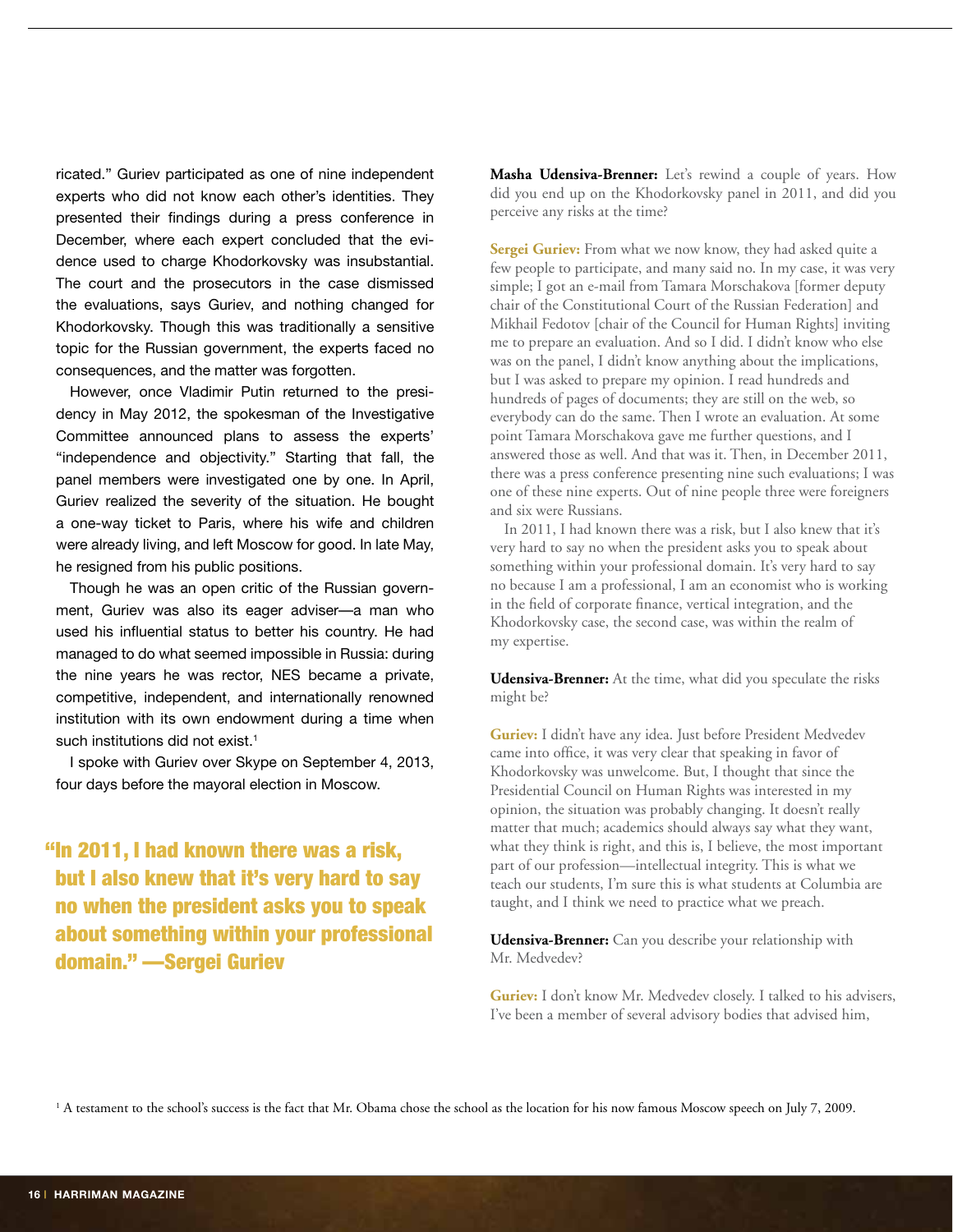

From left to right: Sergei Guriev giving a presentation at NES; the NES building; an NES classroom. (Photos courtesy of NES)

I've been to meetings with Mr. Medvedev, but we don't have a personal relationship—I only advised him through various advisory councils. And we have never met outside official meetings.

**Udensiva-Brenner:** How did you become a government adviser? Describe the trajectory of your career.

**Guriev:** Well, it's a very straightforward career. When I was growing up in the Soviet Union, the best and most exciting careers intellectually were in mathematics and physics, and I joined the Moscow Institute of Physics and Technology, which was the top institution in these fields at that time. I was a straight A student. I actually graduated a year ahead of time with straight As and then joined the Academy of Science. At that point the Soviet Union had disappeared. I finished in 1993, and it turned out the demand for mathematics and physics was very low and it was tough to have a competitive career in the natural sciences. At the same time, the economic transformation was so interesting and intellectually exciting. Looking around, young people were asking questions: how can we help Russia to meet the challenges of transformation? I became very excited about economics. I spent a year at MIT [later, Mr. Guriev also spent a year as a visiting professor at Princeton], I understood what economics was, and started to write academic papers. Then I came back to Russia and discovered that if you want to become an academic economist there, you have to contribute to building modern universities. It was very hard to be just a professor of economics in Russia and not contribute to building the New Economic School, and, at some point, I became its rector.

**Udensiva-Brenner:** Why was it so difficult to be just an economics professor?

**Guriev:** Outside the New Economic School, universities were not modern, internationally competitive organizations. There was no American style economics department, so if you wanted to be an international style academic, you had to build your own department, and that's what we did.

After I became rector, but probably even since I became vice rector in 2002, I realized that in order to build a university you also need to become a fundraiser, and to become a fundraiser you have to be a public intellectual; to fundraise effectively, you have to have good relations with the government, and that would work only through advising the government. One thing led to another. I was actively involved in the policy debate to raise the visibility of the school; I became involved in the media. One should also keep in mind that the Russian economics profession is actually very small, so every person spending some time in the economics debate can go a long way and become very, very well known. This is different from the United States or Europe, where there are many very good economists.

**Udensiva-Brenner:** How were you able to make NES an independent and transparent institution?

**Guriev:** The Russian legal system is such that you can do the right thing, and there are no barriers. As long as you want to admit students based on transparent exams without corruption, you can do that; it's not illegal. As long as you want to hire faculty in the international market on an open and competitive basis, no one can stop you; you just need to want to do it. At first our friends in state universities laughed at us, and then they started to follow our lead because they saw that the New Economic School's reputation was growing. It was very simple.

**Udensiva-Brenner:** And you also established an endowment for the school, which was something that was pretty much a foreign concept in Russia at the time.

**Guriev:** There are many new things that we did for Russia. There is a board to which the rector is accountable, we established an endowment, and we admitted students based on international exams; we eliminated all oral exams—a widespread Russian practice—nothing was rocket science. When you look around the world, many countries are following the same trajectory in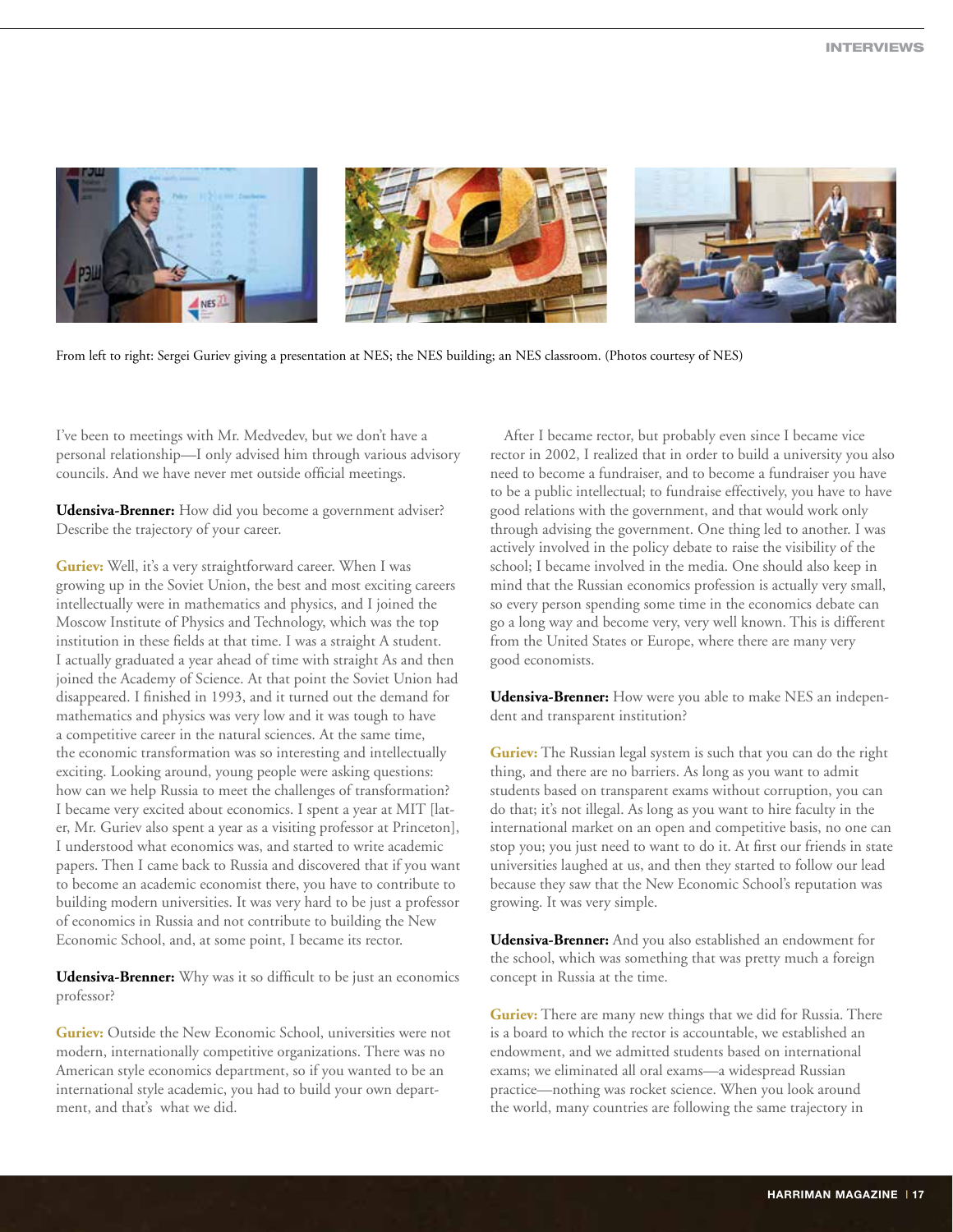

Class session at NES. (Photo courtesy of NES)

reforming higher education. If you want to build a good soccer team, you bring in a coach from a country that excels in soccer, and you learn from this coach. We looked at the best schools in the world and observed what they were doing.

**Udensiva-Brenner:** What were some of your models?

Guriev: U.S. research universities are everybody's models. You go to China, they are very different, but still they try to build schools in the way that Harvard and Columbia are doing things. You go to continental Europe—it's the same thing. You go to Korea or Israel or India—everybody has their own specific barriers, specific mentalities, specific patterns, but all believe in openness, competition, and integrity. Without that you cannot build a good university.

**Udensiva-Brenner:** Why have so few other schools in Russia been able to do this?

**Guriev:** They don't want to. It's all about whether or not you want to do the right thing.

**Udensiva-Brenner:** Why don't they want to?

**Guriev:** Reforms are always hard. And a university's reputation has a lot of inertia, so if you're a top Soviet school and you do nothing, the glow of this reputation will stay with you for twenty years. In that sense, for anybody who is thinking only about the next ten or twenty years, previous reputation is enough. But if you want to leave a legacy, then of course you need to work hard and do what's best.

**Udensiva-Brenner:** What do you think will happen to NES now that you and Mr. Sonin have left?

**Guriev:** Well, NES is not just about two people. I think NES has a great reputation; it has hired a lot of great people this year. I do think it will suffer, but it's not just about two people. There is now a search for a new rector; I quit the board and the rector search committee for reasons I will not comment on. But from what I know, there are some very strong candidates, and some of those candidates are actually much better suited for leading NES than I was; I think NES will have a great future. It would make me very happy if NES ends up going further than I could take it.

**Udensiva-Brenner:** Another institution that thrived during your involvement with it is Sberbank. You wrote in the *New York Times* that it went from "a sleepy Soviet institution to a modern, competitive international institution." Can you tell us a bit about the success of that organization?

**Guriev:** Sberbank is another example of the fact that if you want to do the right thing, you can do it. Of course Sberbank has the advantage of being virtually a monopoly in Russia, but, actually, that only creates the incentive to do nothing. Yet when Mr. [Herman] Gref became CEO, he thought that Sberbank should be competitive, and he introduced a lot of reforms. He had to replace a lot of people, including people at the top; he invested a lot in training people. Again, many things are different in Russia from other countries, but the basic principles, which are meritocracy, competition, openness, and, in the case of Sberbank, attention to customers—a new concept in Russian retail services—can already take you a long, long way. And Sberbank still has a lot to do, but everybody who walks into the Sberbank office today knows that it's a very different institution from what it was five years ago.

**Udensiva-Brenner:** You've been warning the Russian government to adopt more open and transparent economic policies for years to stimulate investment, to diversify the economy. But now Russia appears to be on the brink of recession. What's going on?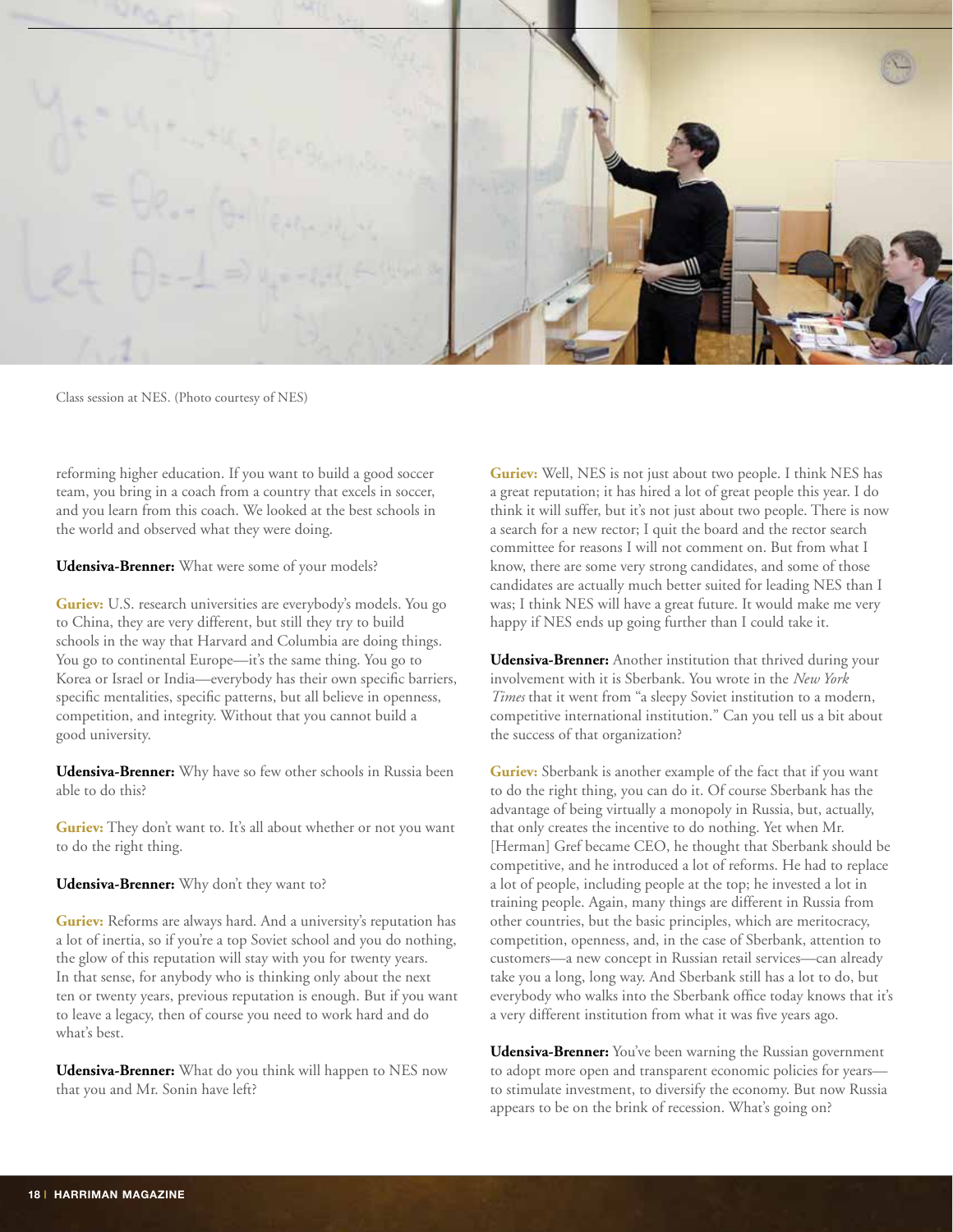## U.S. research universities are everybody's models. You go to China, they are very different, but still they try to build schools in the way that Harvard and Columbia are doing things.

**Guriev:** In our book, *Russia after the Global Economic Crisis*, which came out in 2010—Professor Frye wrote a chapter for it—Aleh Tsyvinski and I described the "70–80 Scenario," where we predicted that if oil reaches \$70 or \$80 per barrel, Russia will probably become Brezhnevist (like in the 1970s or '80s). There will likely be no reforms, and the economy will stagnate despite high oil prices; of course, at that time, \$70 to \$80 looked high.

Today oil prices are at \$100, and in that sense we made a mistake, but even still, Russia is back to the 1970s and '80s patterns of stagnation, and this is exactly what we warned about. When we wrote that chapter in 2009, we couldn't even dream of \$100. Today the government isn't fighting corruption; it is increasing rather than decreasing the intervention of government companies in the economy.

Just to remind you—in 2013, there was a nationalization rather than privatization of TNK-BP by Rosneft. This is larger than the entire three-year plan for privatization. We're talking about \$40 billion paid in cash for shares in a private company. And there are some other nationalization deals, so it is no wonder that investors are leaving Russia and that there is capital outflow despite high oil prices and low sovereign debt; money is leaving Russia and going to Europe.

And the other thing is the price of Russian stocks. Russian stocks are twice as cheap as, say, Brazilian or Indian stocks; this is something that suggests investors are voting with their feet. They no longer believe in the government's promises.

**Udensiva-Brenner:** In attempts to introduce some much-needed reforms, you participated in the Open Government Initiative. Can you tell us about that?

**Guriev:** It was a very important initiative for me. After Mr. Putin decided he would be elected in 2012, Mr. Medvedev had several months remaining of his presidency, and he decided to launch it. We gathered a group of experts, associations, think tanks, and government officials and discussed various initiatives. Now, I think many of them have been pushed back and shelved. I should say, for example, that I am very sorry to hear that the Amnesty for Entrepreneurs, which was established to make sure that tens of thousands of people were freed, is now about dozens of people being freed. I am also sorry to hear about the delays with other

initiatives. But I think one area where we really succeeded was making sure that the government was clear about its priorities, and that it quantified them and made them public. And today, it's very easy to check what the government promised. If you look at the decrees—the eleven decrees that Mr. Putin signed on May 7, 2012, when he came into office after the inauguration—you will see that they contain a lot of quantitative indicators: what has to be done in economic policy; social policy; education policy; demographic policy; foreign policy; and now we can compare the performance of the government and its promises. And through this mechanism, we can, at least in public debate, hold the government accountable. And Mr. Putin takes these decrees and promises very seriously, and occasionally he criticizes his government for not delivering.

## **Udensiva-Brenner:** For instance?

**Guriev:** There was a meeting in May 2013, a year after Mr. Putin came into office and signed these decrees, when he asked his government to prepare a report on how they were doing, and Mr. Surkov said: "We're doing okay; we performed 70 percent of what we promised." Mr. Surkov was fired. But we are talking about many, many things that are not being implemented. For me, the most important things are of course the deregulation of the business climate—Russia promised to become number twenty in business climate rankings by 2018, number fifty by 2015, and so far it is not doing very well on this indicator. Also, Mr. Putin promised to privatize everything except defense, natural resources, and natural monopolies before 2016; this promise is already being reneged on, and the government is now preparing a different privatization plan. But in any event, I think this is going to be an important benchmark against which the public can judge the government.

**Udensiva-Brenner:** You've done a lot to help the government. How were you able to walk the fine line between being its critic and adviser for so long?

Guriev: Apparently, I haven't really been able to walk this fine line. But I'm not sorry about anything; at each particular moment I tried to do what I thought was right, but eventually, as it turned out, it wasn't safe. I couldn't combine doing the right thing and being safe, and so I had to leave. But in general, this is how it works—you try to do what you think is right, and then whatever happens, happens. I think the fact that I did that for many years

For me, the most important things are of course the deregulation of the business climate.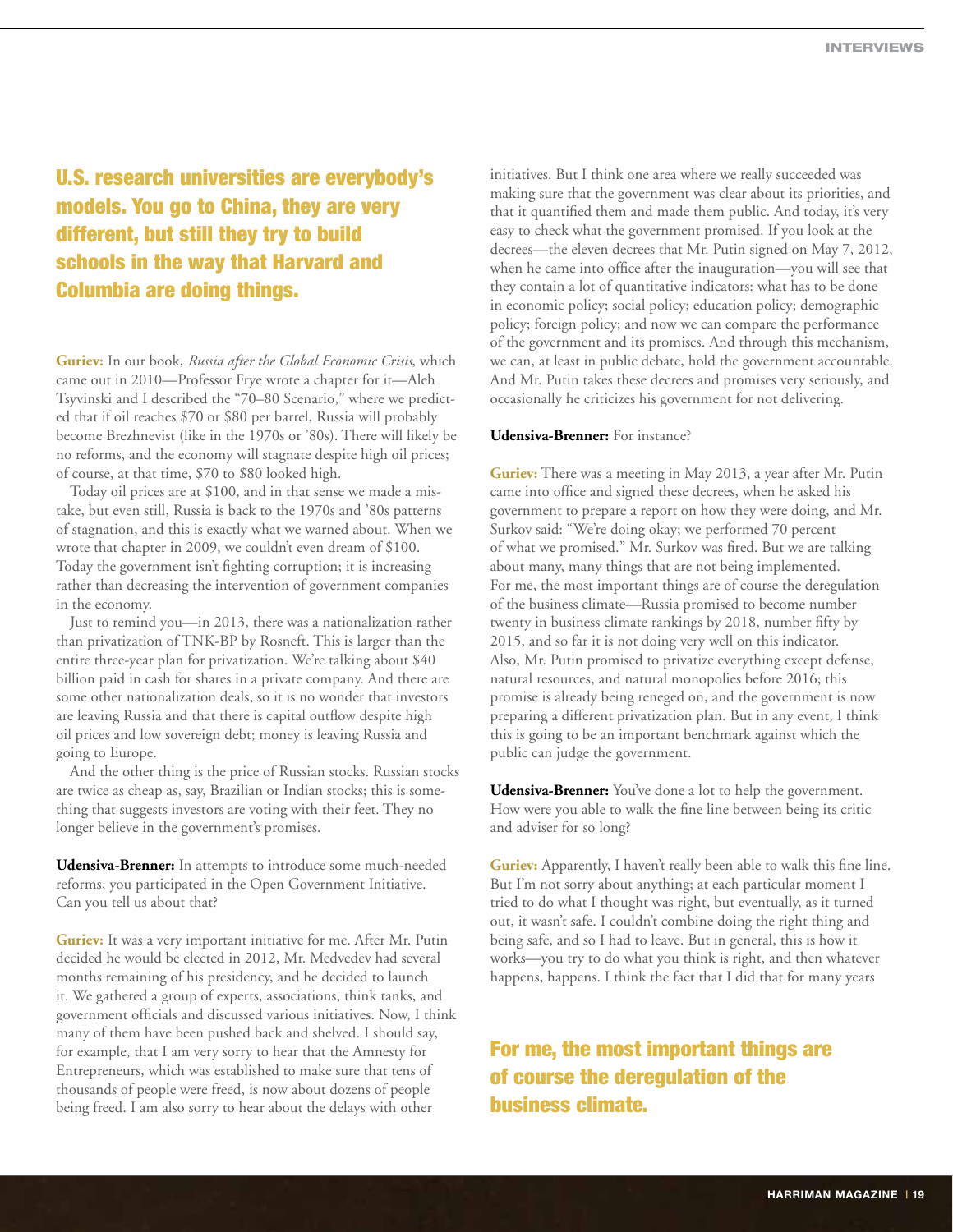meant the government was okay hearing some criticism, until last year; but last year things changed.

**Udensiva-Brenner:** What is it about Mr. Khodorkovsky in particular that's such a sore spot for the Putin administration?

**Guriev:** I think you should ask Mr. Putin. One can speculate that Khodorkovsky was a threat for the government because he had a lot of money and was thinking about interfering in politics. They decided to send a strong signal, not just to Khodorkovsky, but to everybody else in the business community: If you have a large business, don't interfere in politics, or you will follow Khodorkovsky's path. It's not only Khodorkovsky who suffered, but his partners, people who decided not to testify against him, his colleagues. This "scorched earth" tactic is meant to send a very strong signal; basically, every business leader who reads this signal knows that it's not only he/she who can follow Khodorkovsky, but also his colleagues, and his company, and his employees may become a target.

Khodorkovsky's story doesn't only test the courage of business leaders but also puts them in the position of thinking about hostages. In this sense, putting Svetlana Bakhmina, Vladimir Pereverzin, or Vasily Aleksanyan in jail is a very important part of the Khodorkovsky affair. It's not only about Khodorkovsky's personal courage, but also about making sure that Khodorkovsky feels even worse, and that the people who think about Khodorkovsky's fate also think about the hostages.

We see the same logic in the Navalny-Ofitserov affair; Pyotr Ofitserov, who's done nothing wrong, got a jail term because the government wants to tell Navalny, "Look, this person is suffering because of you." They are also sending a message to everybody who works with Navalny. "Since you're supporting Navalny, and Navalny is against the government, you will suffer even if you haven't done anything wrong."

**Udensiva-Brenner:** You've donated to Mr. Navalny's foundation, and you're involved in planning the economic program for his campaign. Can you tell us about that?

**Guriev:** In May 2012, Alexei Navalny and Vladimir Ashurkov, the head of his foundation, reached out to me and said, "How about you publicly donating a small amount of money?" And I responded, "I'm not a rich person, I can only donate a small amount, but I am not afraid to do it publicly." My wife joined me in this decision. Sixteen people did that, there was a public announcement, and I don't think there was anything wrong with it. At that point, I wasn't yet part of Navalny's team.

Around this time, I also wrote a special op-ed piece arguing that whenever a person like Navalny is fundraising, it is very good that it's done publicly, that nobody is afraid, and if Prokhorov or Medvedev or Yavlinsky come to me and ask, I will also be happy to give them the little money I have. But at that point, Prokhorov didn't need my money, Medvedev didn't want to run, and Yavlinsky was not allowed to run; the only person who asked me for money was Navalny.

After I left Russia and resigned from the leadership of the New Economic School, Navalny came back to me and asked if my wife and I would join his team and help to prepare his program. This was a person who was facing a real prison term and still fighting, working, engaging people, and not shutting up; such a brave person deserved all the support he could get. Again, I could not say no. So, we participated in writing the program, which was presented on July 1, we kept providing him with advice, and various input on other things presented as part of the program. The first steps were the six bills he would introduce to the Moscow parliament. I'm not sorry about it; I'm very happy and feel fortunate to be a part of this team.

**Udensiva-Brenner:** You recently wrote an article for Project Syndicate that discusses the importance of this mayoral election for Russia, regardless of whether or not Mr. Navalny wins; it's the first competitive mayoral election in Moscow. Can you elaborate?

**Guriev:** There are many groundbreaking elements to this campaign. It is indeed a more competitive election than Moscow has ever had. I think in an honest election, Mr. Navalny has all the chances. I would like to remind you that United Russia did not



From left to right: a group of NES students singing a comical song about their classes and professors; Sergei Guriev; an NES classroom. (Photos courtesy of NES)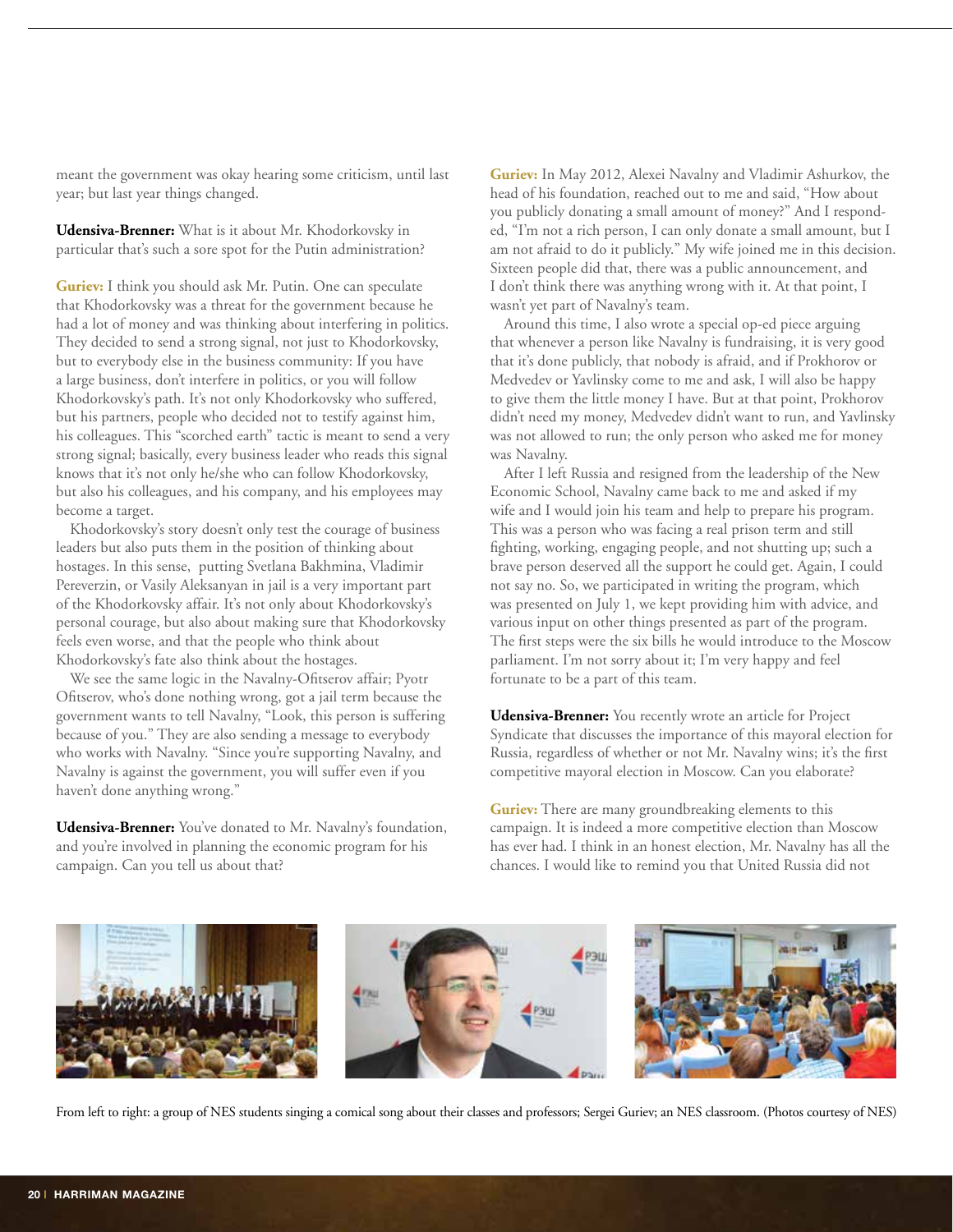## It requires a lot of hard work, it requires good ideas, charisma, but this is what political leadership is.

get the majority of the vote in Moscow City in 2011. Mr. Putin did not get the majority of Moscow City's votes in the presidential election—in that sense, there are reasons to believe that maybe there could be a runoff and a victory for an opposition candidate in Moscow City.

The campaign is not honest. It's much more competitive, much more open than other campaigns, but it's not honest; we expect a lot of fraud, but that is a different story.

Another thing, which is completely groundbreaking, completely unprecedented, is that this is a door-to-door grassroots campaign, and we've never seen that in Russia. Navalny brought together thousands of volunteers; he raised several million dollars—again quite transparently. And this is very important. It changes the political style completely and already now, we see that people are asking opposition candidates, "Why aren't you doing a Navalnystyle campaign in your particular city or region?" And some opposition leaders are actually doing it. It requires a lot of hard work, it requires good ideas, charisma, but this is what political leadership is.

**Udensiva-Brenner:** Why do you think the authorities are allowing this level of competition? Why did they release Navalny in the first place?

**Guriev:** This is something I can only speculate about. I think some advisers to President Putin think that a competitive election is problematic; they would like to remove Navalny from the race. Others probably want to add legitimacy to Sobyanin's election; they still believe that he can win with a landslide. They want him to be more legitimate. Why they do that I don't know; Sobyanin will immediately become a competitor to Putin. If Sobyanin wins this election with a large margin, it would mean that he is more legitimate than Putin, at least in Moscow, where Putin didn't get the majority of the vote.

Another theory is that authorities are afraid of people taking to the streets. Remember what happened on July 18, 2013, after Navalny got a prison term? There were thousands of people in the streets, and this was not a sanctioned rally. Before that, unsanctioned rallies would gather only a couple hundred people; now we are talking about thousands of people. Perhaps the authorities know that if they stifle competition, they will not have enough prison cells for the protestors. But this is something I can only speculate about.

**Udensiva-Brenner:** Recently, given what's happened to you, and the anti-LGBT laws, and the NGO crackdown, the Russian government has come across as increasingly repressive. Some speculate that these measures have been taken in an attempt to distract Russians from things that really matter, like the economy. What's your take?

**Guriev:** I think the antigay laws and anti-orphan laws are so cruel, and stupid, and counterproductive; it's very hard to find the rationale. But maybe indeed—and I can only speculate—some people think it would work out for the majority of Russians if they find an enemy, then argue that all the economic troubles are because the enemy doesn't allow Russia to prosper. This is why anti-Americanism is so high in Russia, the laws about foreign agents are very important, the anti-orphans law, what's called the Dima Yakovlev Law, is very important, and then of course, homophobia is also very convenient.

This is a dangerous path, a dead end. You cannot really rely on homophobia or xenophobia, or persecution of other minorities: young Russians are growing up, as they become richer they learn more and more, especially through the Internet, about the world around them, and homophobia cannot lead Putin to success with the majority. I think this is a short-term tactic that may work, but in the long term this is a dangerous and painful path, and I would advise strictly against these laws if I were in Russia, but this is not something I can do anymore.

**Udensiva-Brenner:** Yet you mentioned in an interview you gave for *GQ Russia* recently, that Russia's reputation is much worse than its reality. What did you mean?

**Guriev:** I meant that while the Russian reality is very bad—the homophobic laws are real, the anti-NGO laws are real; many things that Russians have gotten used to are actually real—the reporting on Russia is even more negative. Journalism works this way; it's easier to report bad news from Russia than good news. Its reputation is indeed worse than the reality, but the reality is pretty grim. All these things you mentioned are true. If you had asked me two years ago whether I could imagine the Dima Yakovlev Law or the antigay laws, or the freedom of speech restrictions on the Internet, I would not have really been able to imagine that; now it's a reality.

**Masha Udensiva-Brenner:** What are some of the things you think might be embellished by the Western press?

Guriev: No, no, no, the Western press always reports the truth; it's just that the Western press doesn't report good news.

**Udensiva-Brenner:** What's some good news that it has overlooked?